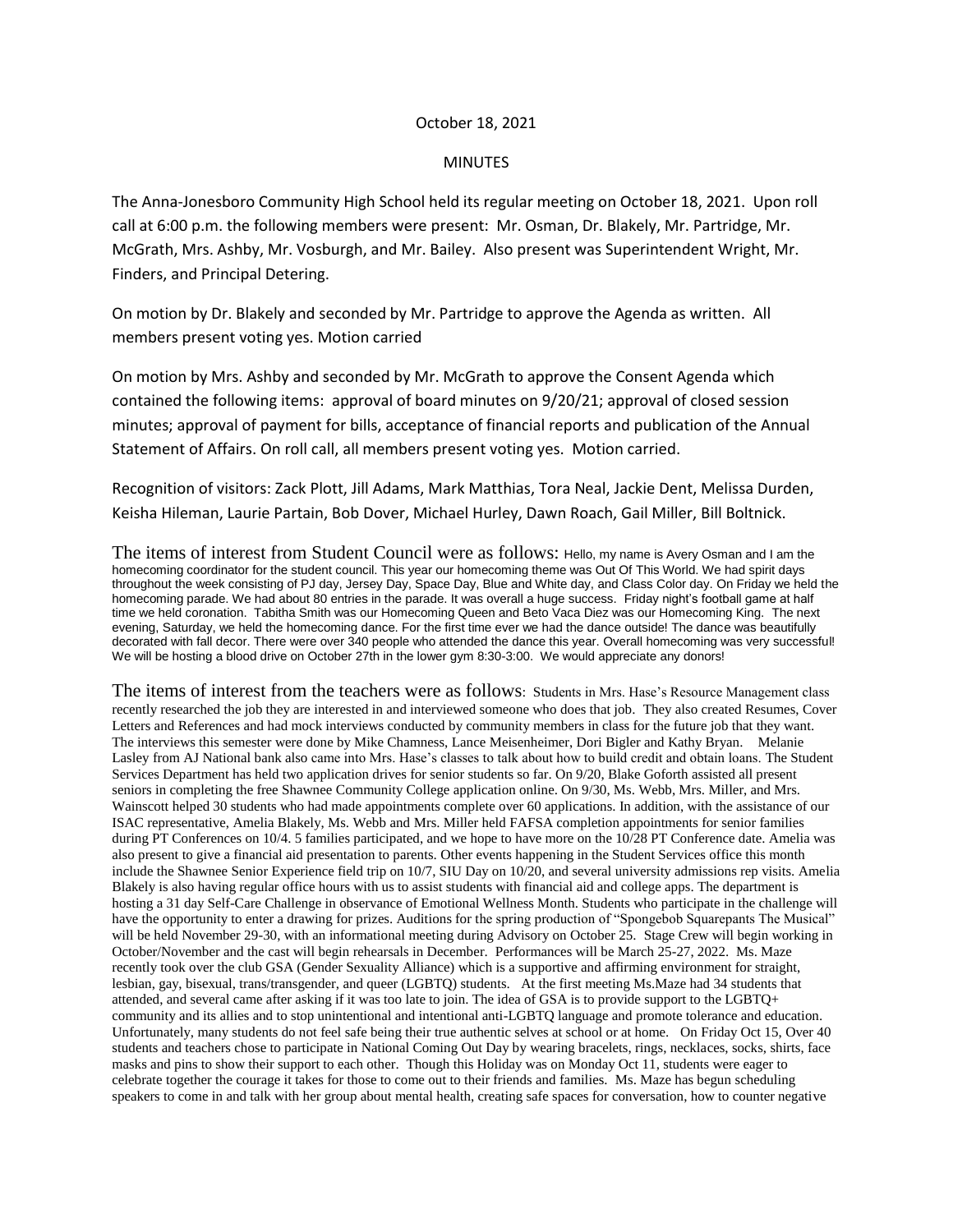comments and behaviors, and many more. The message Ms. Maze hopes to spread through GSA is no matter what our differences may be, everyone deserves to be treated with compassion, love, respect and dignity. The Ag Construction Class toured Medwedeff Forge and Design and H&R Agripower on September 30th. The students learned about different career and scholarship opportunities on the tours and saw what options they have after graduation. The FFA Chapter Officers attended the SIU Career day on October 1st. They heard from Former Deputy Secretary of Health and Human Services Eric Hargan and toured University Farms. FFA Members Abigail Dahmer, Timothy Plott, Hunter Chapman, and Carmin Smith competed in the Section 24 Soil Judging Contest. They placed 2nd as a team and Hunter was the 5th place individual. Hunter and Timothy also placed 6th in the Tractor Driving Contest. We hosted the Section 24 Ag Sales Contest on October 14th. Our team placed first. Team members were Campbell Belcher, Abigail Dahmer, Breckstin Schaefer, and TJ Macy. They advanced to the District 5 Contest on October 19th. Ms. Cleghorn's Culinary Arts classes are planning a Christmas Party for everyone at AJCHS as part of their event planning lesson. The students are very excited to put their time and effort into something they all feel we desperately need. Formal invitations will be going out soon and we look forward to making this event a huge success. The Marching Wildcats are most of the way through their fall season. They placed 2nd at Murphysboro's Drums at Appletime, 4th at Potosi MO's Bi-State Invitational, and 3rd at Park Hills MO's Rebel Invitational this past weekend. Their final competition is this Saturday at Ste. Genevieve High School at 2:15 pm. Mrs. Richbourg's Ecology classes will be starting a research project with the AP biology class from Marion High School on Thursday. They will be collecting biodiversity data and lichen samples at the Cache River. The lichen samples will be processed for tardigrades and they will then be identified. The types of tardigrades that are found will indicate the health of the Cache River ecosystem.

Mr. Finders reported on Professional Development and Multi-Tiered Systems of Support.

Principal Detering reported on Failing Grade Report, Homecoming, Lunch/Advisory Period Considerations, and Discipline.

Superintendent Wright presented his administrative report. He reported that the ESSER III grant was approved and the use of the funds plan was updated on the website. He discussed the TIF Proposal by the City of Anna and how it would impact our district. He updated everyone on the status of our summer construction projects and reported that we received an extension for our FY21 AFR audit.

On motion by Mrs. Ashby and seconded by Dr. Blakely for the board to enter into Closed Session for: (1) The appointment, employment, compensation, discipline, performance, or dismissal of specific employee of the public body or legal counsel for the public body, including hearing testimony on a complaint lodged against an employee of the public body or against legal counsel for the public to determine its validity. 5ILCS 120/2 (c)(1) The placement of individual students in special education programs and other matters relating to individual students. 5 ILCS 120/2 (c)(10) On roll call, all members present voting yes. Motion Carried. Board entered closed session at 8:09.

On motion by Mr. Partridge and seconded by Mr. McGrath to return to regular session at 8:22. On roll call, all members present voting yes. Motion Carried.

On motion by Mr. Osman and seconded by Dr. Blakely to approve Darren Bailey as delegate to the IASB Conference. All members present voting yes. Motion carried.

On motion by Mrs. Ashby and seconded by Mr. Osman to approve hiring Beth Frank as a part time Health Aide. On roll call, all members present voting yes. Motion Carried.

On motion by Mr. McGrath and seconded by Mr. Partridge to approve John Basler as volunteer girls basketball coach and Jacob Brimm as a volunteer boys basketball coach pending background check. All members present voting yes. Motion Carried.

On motion by Mr. Bailey and seconded by Mr. Vosburgh to approve hiring Baylie Denny as an assistant girls basketball coach to replace Blake DeRocher. On roll call, all members voting yes. Motion Carried.